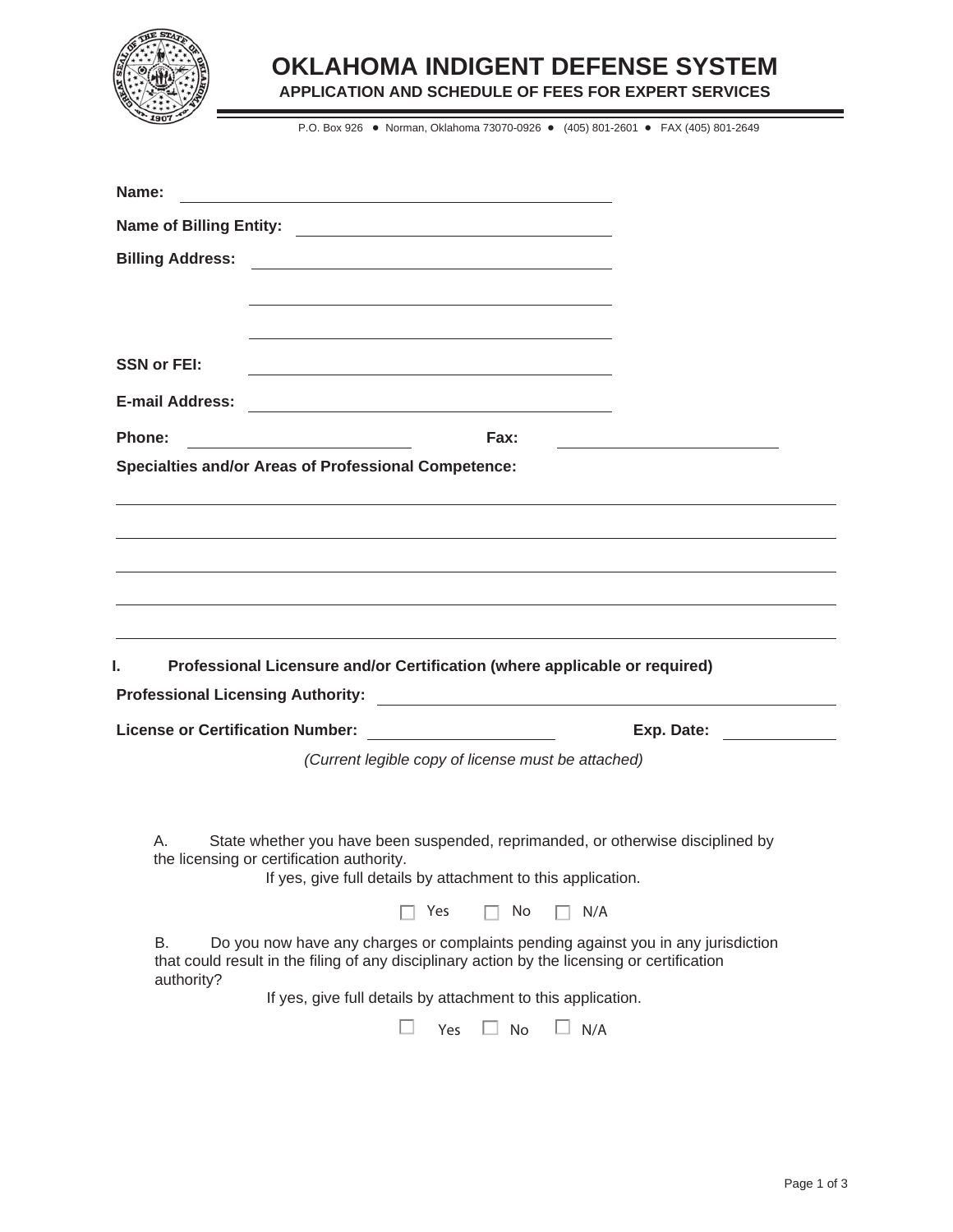

# **OKLAHOMA INDIGENT DEFENSE SYSTEM**

**APPLICATION AND SCHEDULE OF FEES FOR EXPERT SERVICES**

P.O. Box 926 · Norman, Oklahoma 73070-0926 · (405) 801-2601 · FAX (405) 801-2649

#### **II. Prior Service as Expert Witness in Court Proceedings**

Identify any legal proceedings in which you have provided sworn testimony as an expert witness within the previous three (3) years, setting forth the style of the case (including the case number, county and state) and the identity of counsel who hired you in that case (including the name, address and telephone number):

*(Attach additional sheets if necessary)*

#### **III. Schedule of Fees**

| Deviation from the fees set out herein must have the prior written approval of the Executive Director of the |  |  |  |  |  |
|--------------------------------------------------------------------------------------------------------------|--|--|--|--|--|
| Oklahoma Indigent Defense System, pursuant to 22 O.S. § 1355.4(D)(1). Check appropriate services             |  |  |  |  |  |
| where applicable.                                                                                            |  |  |  |  |  |

| <b>Service Provided</b>                                                                                                                                                                                                             | <b>Cost/Flat Fee or</b><br><b>Hourly Rate</b> |
|-------------------------------------------------------------------------------------------------------------------------------------------------------------------------------------------------------------------------------------|-----------------------------------------------|
| Evaluation or Testing (Describe service):                                                                                                                                                                                           |                                               |
| 1.<br><u> 1989 - Johann Barn, mars ann an t-Amhain Aonaich an t-Aonaich an t-Aonaich ann an t-Aonaich ann an t-Aonaich</u>                                                                                                          |                                               |
| 2.                                                                                                                                                                                                                                  |                                               |
| 3.                                                                                                                                                                                                                                  | the control of the control of the control of  |
| 4.<br>the control of the control of the control of the control of the control of the control of the control of the control of the control of the control of the control of the control of the control of the control of the control |                                               |
| 5.                                                                                                                                                                                                                                  |                                               |
| Document Review/Research                                                                                                                                                                                                            |                                               |
| Written Report                                                                                                                                                                                                                      |                                               |
| Consultation/Preparation                                                                                                                                                                                                            |                                               |
| Interview                                                                                                                                                                                                                           |                                               |
| <b>Testimony Time</b>                                                                                                                                                                                                               |                                               |
| <b>Travel Time</b>                                                                                                                                                                                                                  |                                               |
| Interpreter/Translator                                                                                                                                                                                                              |                                               |
| Other:                                                                                                                                                                                                                              |                                               |